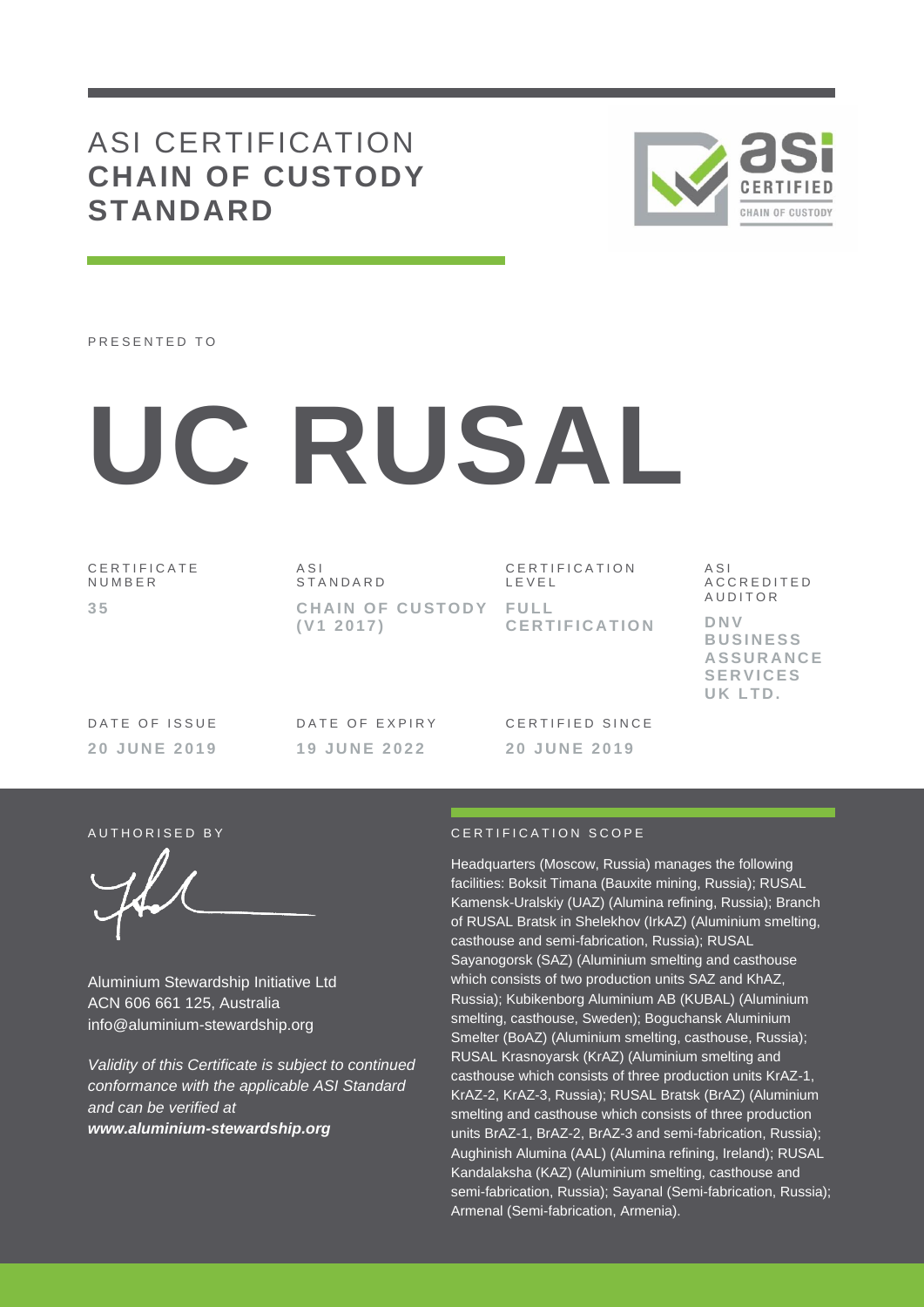# SUMMARY AUDIT REPORT **CHAIN OF CUSTODY STANDARD**

## **OVERVIEW**

| MEMBER NAME                | <b>UC Rusal</b>                                                                                                                                                                                                                                                                                                                                                                                                                                                                                                                                                                                                                                                                                                                                                                                                                                                                                                                                                                                                                                                                                                    |  |  |  |  |
|----------------------------|--------------------------------------------------------------------------------------------------------------------------------------------------------------------------------------------------------------------------------------------------------------------------------------------------------------------------------------------------------------------------------------------------------------------------------------------------------------------------------------------------------------------------------------------------------------------------------------------------------------------------------------------------------------------------------------------------------------------------------------------------------------------------------------------------------------------------------------------------------------------------------------------------------------------------------------------------------------------------------------------------------------------------------------------------------------------------------------------------------------------|--|--|--|--|
| ENTITY NAME                | <b>UC Rusal</b>                                                                                                                                                                                                                                                                                                                                                                                                                                                                                                                                                                                                                                                                                                                                                                                                                                                                                                                                                                                                                                                                                                    |  |  |  |  |
| CERTIFICATION<br>SCOPE     | Headquarters (Moscow, Russia) manages the following facilities: Boksit<br>Timana (Bauxite mining, Russia); RUSAL Kamensk-Uralskiy (UAZ) (Alumina<br>refining, Russia); Branch of RUSAL Bratsk in Shelekhov (IrkAZ) (Aluminium<br>smelting, casthouse and semi-fabrication, Russia); RUSAL Sayanogorsk<br>(SAZ) (Aluminium smelting and casthouse which consists of two production<br>units SAZ and KhAZ, Russia); Kubikenborg Aluminium AB (KUBAL)<br>(Aluminium smelting, casthouse, Sweden); Boguchansk Aluminium Smelter<br>(BoAZ) (Aluminium smelting, casthouse, Russia); RUSAL Krasnoyarsk<br>(KrAZ) (Aluminium smelting and casthouse which consists of three<br>production units KrAZ-1, KrAZ-2, KrAZ-3, Russia); RUSAL Bratsk (BrAZ)<br>(Aluminium smelting and casthouse which consists of three production units<br>BrAZ-1, BrAZ-2, BrAZ-3 and semi-fabrication, Russia); Aughinish Alumina<br>(AAL) (Alumina refining, Ireland); RUSAL Kandalaksha (KAZ) (Aluminium<br>smelting, casthouse and semi-fabrication, Russia); Sayanal (Semi-<br>fabrication, Russia); Armenal (Semi-fabrication, Armenia). |  |  |  |  |
| SUPPLY CHAIN<br>ACTIVITIES | <b>Bauxite Mining</b><br>٠<br>Alumina Refining<br><b>Aluminium Smelting</b><br>Casthouses<br>Post-Casthouse                                                                                                                                                                                                                                                                                                                                                                                                                                                                                                                                                                                                                                                                                                                                                                                                                                                                                                                                                                                                        |  |  |  |  |
| ASI STANDARD               | Chain of Custody Standard V1                                                                                                                                                                                                                                                                                                                                                                                                                                                                                                                                                                                                                                                                                                                                                                                                                                                                                                                                                                                                                                                                                       |  |  |  |  |
| AUDIT TYPE                 | Certification Audit (20 February - 28 March 2019)<br>Scope Change Audit (desktop: 20 April - 15 July 2020; on-site 21<br>۰<br>September - 1 October 2020)<br>Surveillance Audit (desktop: 14 - 23 April 2021; on-site: 20 May 2021)<br>Scope Change Audit (on-site: 26 October - 19 November 2021; desktop<br>29 November - 1 December 2021                                                                                                                                                                                                                                                                                                                                                                                                                                                                                                                                                                                                                                                                                                                                                                        |  |  |  |  |
| AUDIT FIRM                 | DNV Business Assurance Services UK Ltd.                                                                                                                                                                                                                                                                                                                                                                                                                                                                                                                                                                                                                                                                                                                                                                                                                                                                                                                                                                                                                                                                            |  |  |  |  |
| AUDIT DATE                 | 20 February - 28 March 2019 (Certification Audit)                                                                                                                                                                                                                                                                                                                                                                                                                                                                                                                                                                                                                                                                                                                                                                                                                                                                                                                                                                                                                                                                  |  |  |  |  |

<u> 1989 - Johann Barnett, martin santa da k</u>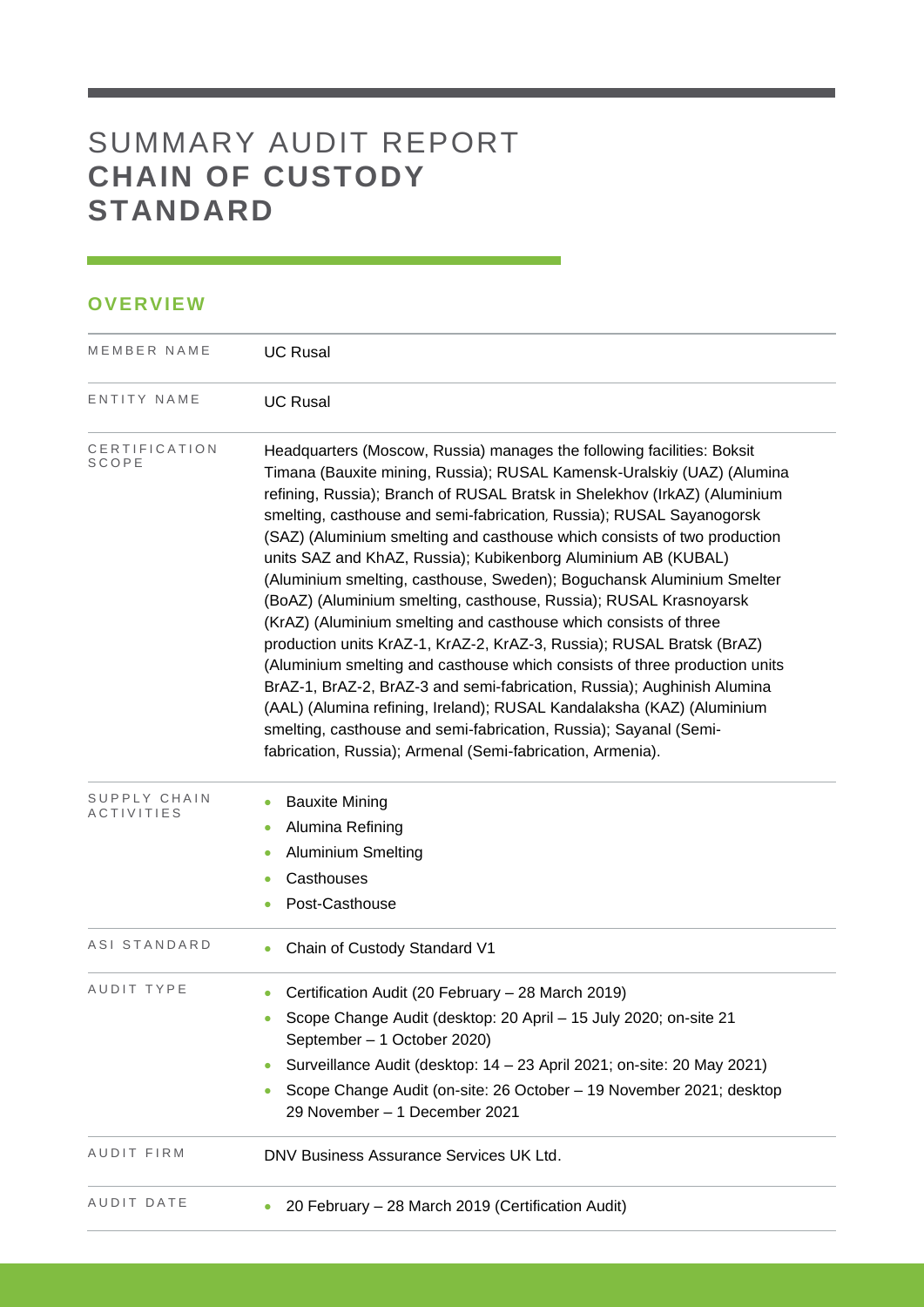|                            | 20 April - 15 July 2020 (desktop) and 21 September - 1 October 2020<br>(on-site) (Scope Change Audit)                                                                                                                                                                                                                                                                                 |  |  |  |  |
|----------------------------|---------------------------------------------------------------------------------------------------------------------------------------------------------------------------------------------------------------------------------------------------------------------------------------------------------------------------------------------------------------------------------------|--|--|--|--|
|                            | 14 - 23 April 2021 (desktop) and 20 May 2021 (on-site) (Surveillance<br>Audit)                                                                                                                                                                                                                                                                                                        |  |  |  |  |
|                            | 26 October - 19 November 2021 (on-site) and 29 November - 1<br>December 2021 (desktop) (Scope Change Audit)                                                                                                                                                                                                                                                                           |  |  |  |  |
| AUDIT REPORT<br>SUBMISSION | 21 May 2019 (Certification Audit)<br>۰<br>11 November 2020 (Scope Change Audit)                                                                                                                                                                                                                                                                                                       |  |  |  |  |
|                            | 8 June 2021 (Surveillance Audit)                                                                                                                                                                                                                                                                                                                                                      |  |  |  |  |
|                            | 15 December 2021 (Scope Change Audit)                                                                                                                                                                                                                                                                                                                                                 |  |  |  |  |
| AUDIT SCOPE                | Certification Audit (20 February - 28 March 2019)                                                                                                                                                                                                                                                                                                                                     |  |  |  |  |
|                            | UC Rusal Headquarters (Moscow, Russia) and the following facilities: JSC<br>Boksit Timana (bauxite mining, Russia); RUSAL Kamensk-Uralskiy (alumina<br>refining, Russia); Branch of PJSC RUSAL Bratsk in Shelekhov (aluminium<br>smelting, casthouse, post-casthouse, Russia).                                                                                                        |  |  |  |  |
|                            | Supply chain activities included in the audit scope:                                                                                                                                                                                                                                                                                                                                  |  |  |  |  |
|                            | <b>Bauxite Mining</b><br>$\bullet$                                                                                                                                                                                                                                                                                                                                                    |  |  |  |  |
|                            | Alumina Refining<br>۰                                                                                                                                                                                                                                                                                                                                                                 |  |  |  |  |
|                            | <b>Aluminium Smelting</b><br>$\bullet$                                                                                                                                                                                                                                                                                                                                                |  |  |  |  |
|                            | Casthouses<br>$\bullet$                                                                                                                                                                                                                                                                                                                                                               |  |  |  |  |
|                            | Post-Casthouse<br>$\bullet$                                                                                                                                                                                                                                                                                                                                                           |  |  |  |  |
|                            | All relevant criteria in the ASI Chain of Custody Standard were included in<br>the audit scope.                                                                                                                                                                                                                                                                                       |  |  |  |  |
|                            | Scope Change Audit (desktop: 20 April - 15 July 2020; on-site 21<br>September - 1 October 2020)                                                                                                                                                                                                                                                                                       |  |  |  |  |
|                            | Included PJSC RUSAL Bratsk (Aluminium smelting, casthouse and semi-<br>fabrication, Russia), JSC Boguchansk Aluminium Smelter (Aluminium<br>smelting, casthouse, Russia), JSC RUSAL Krasnoyarsk (Aluminium<br>smelting, casthouse, Russia), JSC RUSAL Sayanogorsk (Aluminium<br>smelting, casthouse, Russia) and Kubikenborg Aluminium AB (Aluminium<br>smelting, casthouse, Sweden). |  |  |  |  |
|                            | Supply chain activities included in the audit scope:<br><b>Aluminium Smelting</b>                                                                                                                                                                                                                                                                                                     |  |  |  |  |
|                            | Casthouses<br>۰                                                                                                                                                                                                                                                                                                                                                                       |  |  |  |  |
|                            | All relevant criteria in the ASI Chain of Custody were included in the audit<br>scope.                                                                                                                                                                                                                                                                                                |  |  |  |  |
|                            | Due to COVID-19 related travel restrictions and in accordance with the ASI<br>Interim Policy regarding Audits, Audit-Related Travel and Coronavirus (v4),<br>the scope change audits included two stages: 1. A desktop exercise,<br>including a remote review of relevant documentation and, 2. On-site audits.                                                                       |  |  |  |  |
|                            | Surveillance Audit (desktop: 14 - 23 April 2021; on-site: 20 May 2021                                                                                                                                                                                                                                                                                                                 |  |  |  |  |
|                            | Included UC Rusal Headquarters (Moscow, Russia) and the following<br>facilities: JSC Boksit Timana (bauxite mining, Russia); RUSAL Kamensk-<br>Uralskiy (alumina refining, Russia); Branch of PJSC RUSAL Bratsk in<br>Shelekhov (aluminium smelting and casthouse, Russia).                                                                                                           |  |  |  |  |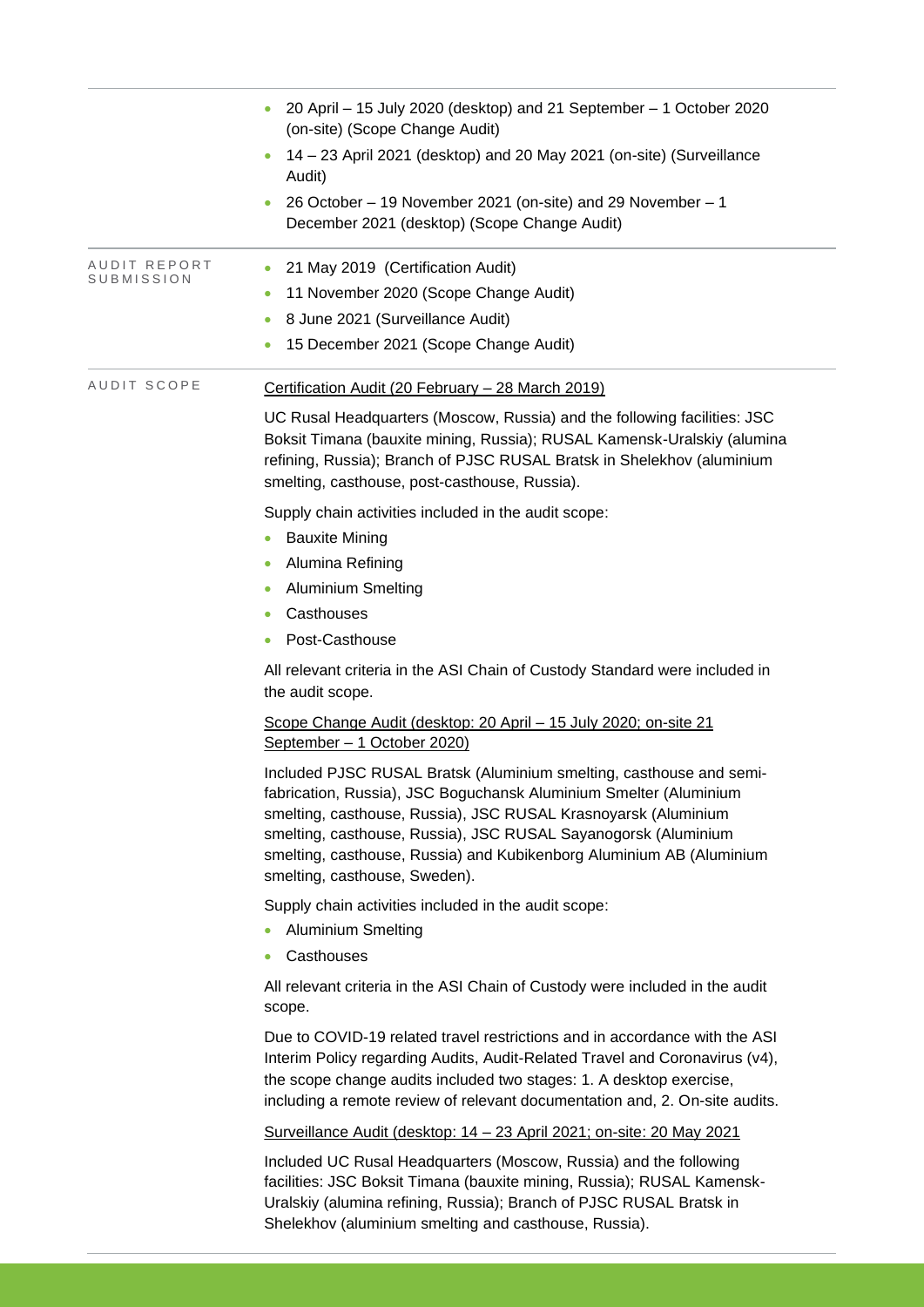Supply chain activities included in the audit scope:

- Bauxite Mining
- Alumina Refining
- Aluminium Smelting
- **Casthouses**

All relevant criteria in the ASI Chain of Custody Standard were included in the audit scope.

At the time of the Audit (April – May 2021), access to all the sites was not possible, due to COVID-19 related travel restrictions. The Audit has been undertaken as a combined 'desktop' and on-site exercise, in accordance with ASI Interim Policy regarding Audits, Audit-Related Travel and Coronavirus (v4), and included a remote review of relevant documentation and an on-site audit at UC Rusal Headquarters.

Scope Change Audit (on-site: 26 October – 19 November 2021; desktop 29 November – 1 December 2021)

The audit scope included Aughinish Alumina (AAL) (Alumina refining, Ireland); RUSAL Kandalaksha (KAZ) (Aluminium smelting, casthouse and semi-fabrication, Russia); Sayanal (Semi-fabrication, Russia); Armenal (Semi-fabrication, Armenia).

Supply chain activities included in the audit scope:

- Alumina Refining
- Aluminium Smelting
- Casthouses
- Post-Casthouse

All relevant criteria in the ASI Performance Standard were included in the audit scope.

At the time of the audit (October – December 2021), access to the Aughinish Alumina (AAL) site was not possible, due to COVID-19 related travel restrictions. The audit of this site has been undertaken as a 'desktop' exercise, in accordance with ASI Interim Policy regarding Audits, Audit-Related Travel and Coronavirus (v4), and included a remote review of relevant documentation, interviews and site observations using teleconferencing capabilities. It is proposed that the Aughinish Alumina (AAL) site will be audited on site as part of the Re-Certification Audit scope.

| AUDIT<br>OUTCOME                           | Certification                                                                                                                                                                            |
|--------------------------------------------|------------------------------------------------------------------------------------------------------------------------------------------------------------------------------------------|
| AUDIT<br>METHODOLOGY<br><b>DECLARATION</b> | The Auditors confirm that:                                                                                                                                                               |
|                                            | The information provided by the Entity is true and accurate to the best<br>knowledge of the Auditor(s) preparing this report.                                                            |
|                                            | The findings are based on verified Objective Evidence relevant to the<br>M<br>time period for the Audit, traceable and unambiguous.                                                      |
|                                            | The Audit Scope and audit methodology are sufficient to establish<br>M<br>confidence that the findings are indicative of the performance of the<br>Entity's defined Certification Scope. |
|                                            | The Auditor(s) have acted in a manner deemed ethical, truthful, accurate<br>M<br>professional, independent and objective.                                                                |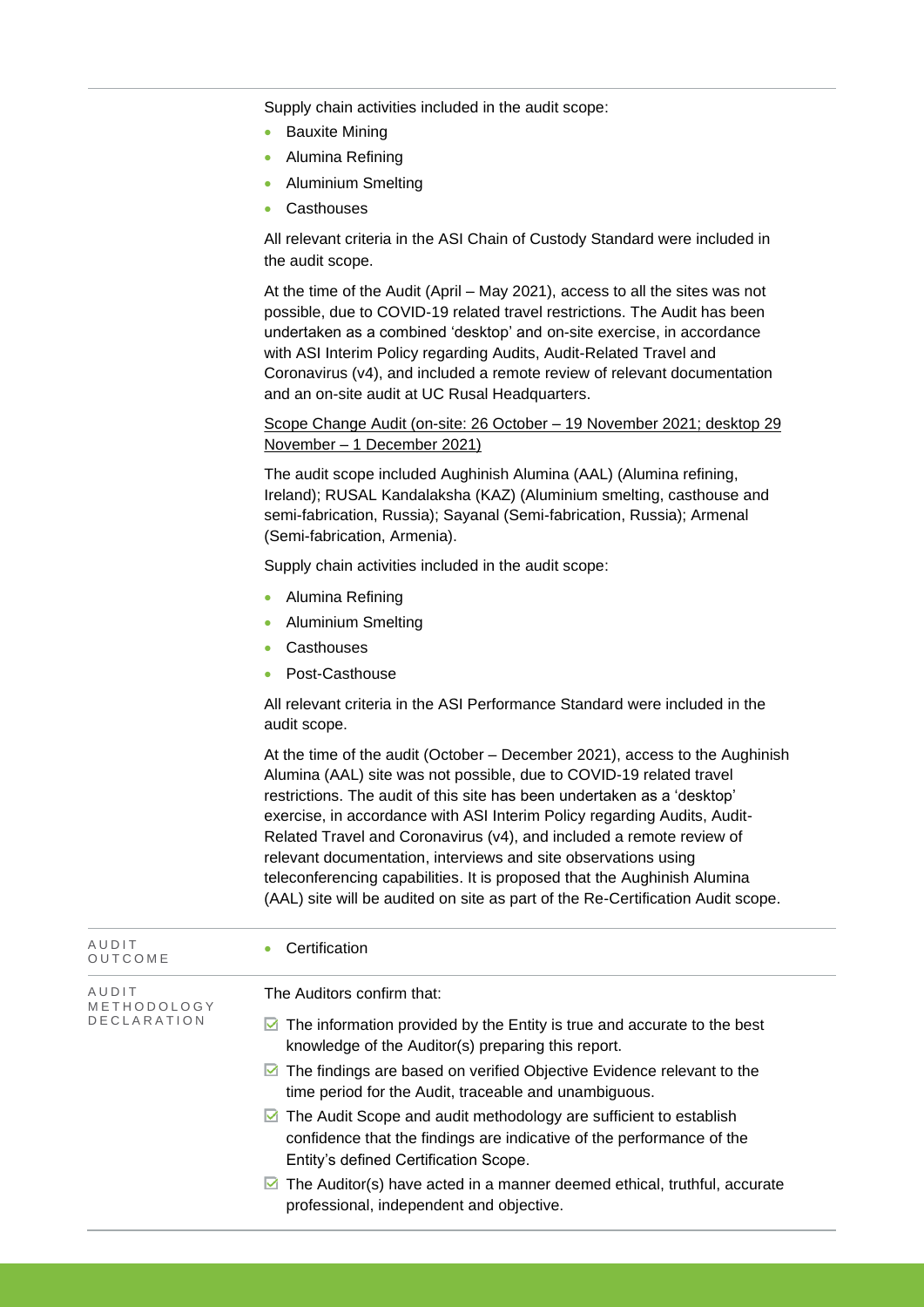| CERTIFICATION<br>PERIOD | 20 June 2019 – 19 June 2022   |
|-------------------------|-------------------------------|
| NEXT AUDIT<br>TYPE      | <b>Re-Certification Audit</b> |
| NEXT AUDIT<br>DUE DATE  | 19 June 2022                  |
| CERTIFICATION<br>NUMBER | 35                            |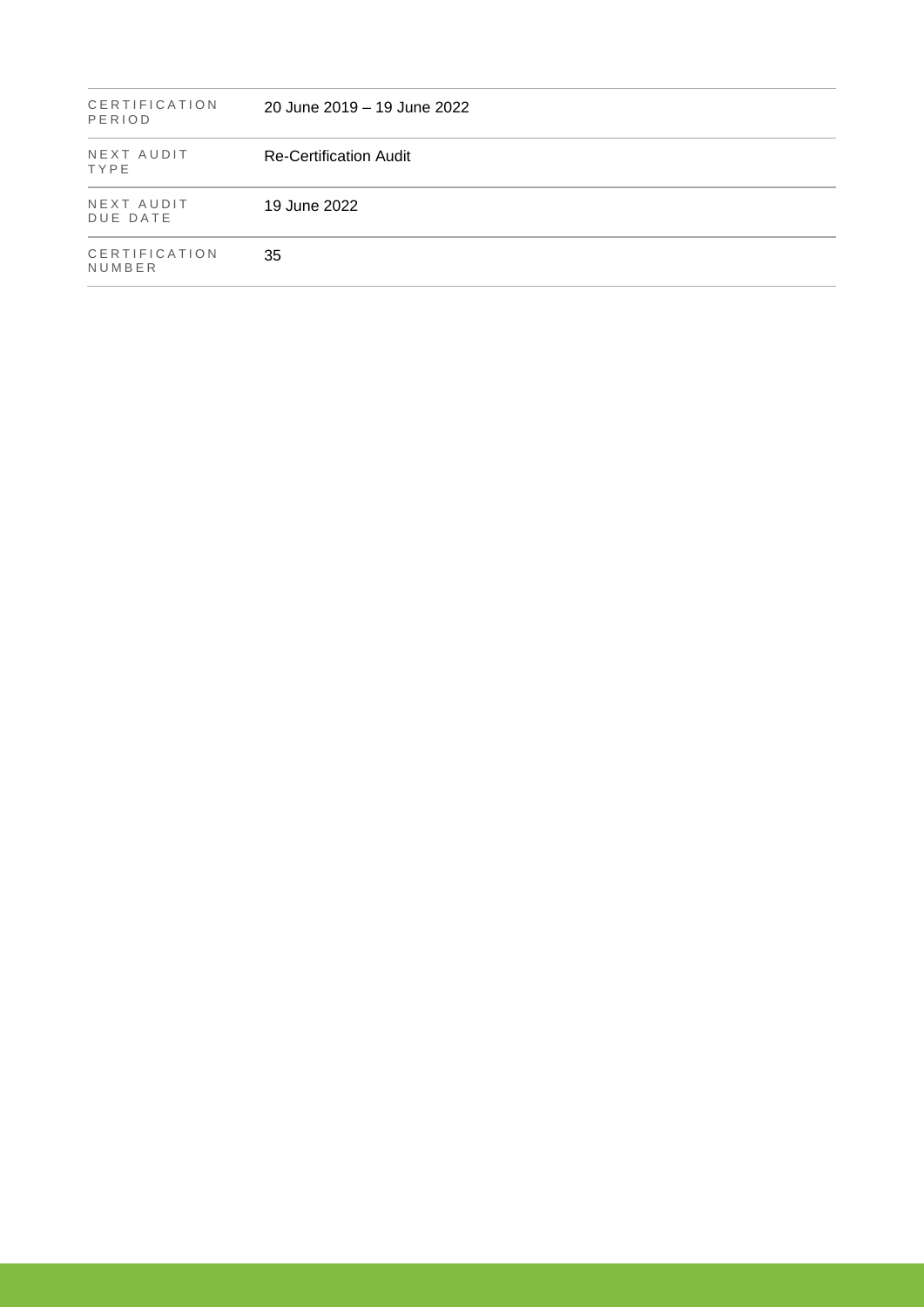# **SUMMARY OF FINDINGS**

| <b>CRITERION</b>                              | <b>RATING</b> | COMMENT                                                                                                                                                                                                                                                                                                                                                                                            |  |
|-----------------------------------------------|---------------|----------------------------------------------------------------------------------------------------------------------------------------------------------------------------------------------------------------------------------------------------------------------------------------------------------------------------------------------------------------------------------------------------|--|
| 1 MANAGEMENT SYSTEM AND RESPONSIBILITIES      |               |                                                                                                                                                                                                                                                                                                                                                                                                    |  |
| 1.1 ASI membership                            | Conformance   | The Entity has been an ASI Member since December<br>2015 in the Production and Transformation class.<br>Certification for the ASI Performance and Chain of<br>Custody Standards has been carried out step by step<br>since 2019:<br>https://aluminium-stewardship.org/about-asi/asi-<br>members/uc-rusal                                                                                           |  |
| 1.2 Management system                         | Conformance   | The Management System, has been implemented<br>since 2019 in all of the Entity's sites in line with the<br>Management System scope and in accordance with<br>the Chain of Custody Standard. The established<br>procedures and processes are compatible with the ASI<br>Chain of Custody Criteria regarding the periodic review<br>of the Management System and associated updates,<br>as required. |  |
| 1.3 Management system reviews                 | Conformance   | The established procedures and processes are<br>compatible with the ASI Chain of Custody Criteria<br>regarding the periodic review of the Management<br>System.                                                                                                                                                                                                                                    |  |
| 1.4 Management representative                 | Conformance   | The appointed Management Representatives are<br>responsible for the ASI Chain of Custody Standard<br>implementation and have sufficient authority to ensure<br>the Entity's conformance with all applicable<br>requirements.                                                                                                                                                                       |  |
| 1.5 Training                                  | Conformance   | The developed and maintained communication and<br>training measures provide adequate training and keep<br>all relevant personnel aware of, and competent in, their<br>responsibilities under the ASI Chain of Custody<br>Standard.                                                                                                                                                                 |  |
| 1.6 Record keeping                            | Conformance   | The Entity's system defines the retention time<br>(minimum 5 years) as required by the ASI Chain of<br>Custody Standard.                                                                                                                                                                                                                                                                           |  |
| 1.7a Reporting to ASI (Inputs and<br>Outputs) | Conformance   | The Entity reports to ASI the Input and Output<br>Quantities of CoC Material/s over the 2019 and 2020<br>calendar year within 3 months after the end of each<br>year.                                                                                                                                                                                                                              |  |
| 1.7b Reporting to ASI (Input<br>Percentage)   | Conformance   | The Entity reports to ASI the Input Percentage/s<br>calculated for the previous calendar year within 3<br>months after the end of each year.                                                                                                                                                                                                                                                       |  |
| 1.7c Reporting to ASI (Positive<br>Balance)   | Conformance   | The Entity reported data to ASI on the maximum<br>Positive Balance in the 2020 calendar year carried<br>over to the 2021 Material Accounting Period.                                                                                                                                                                                                                                               |  |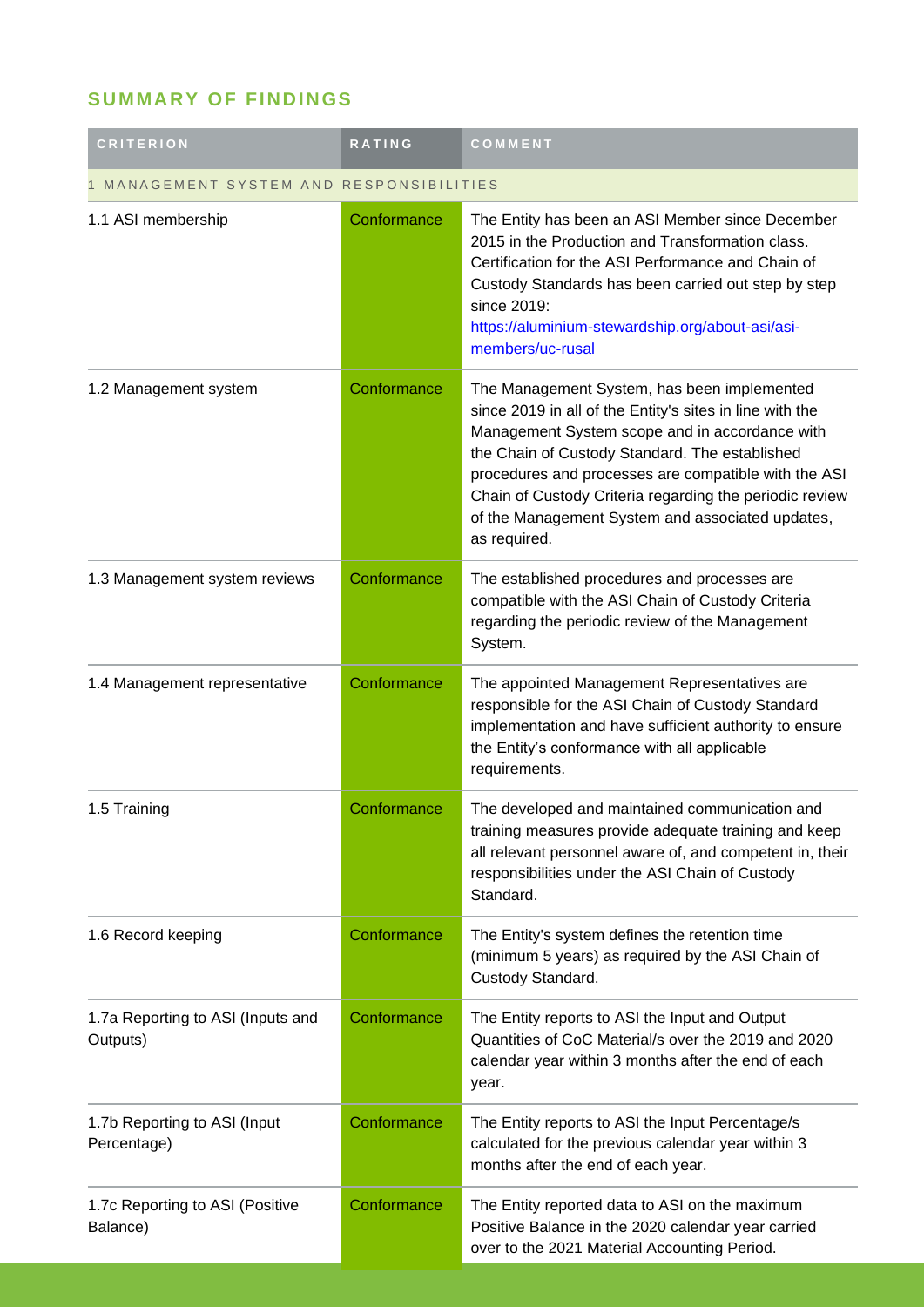| <b>CRITERION</b>                                                 | RATING         | COMMENT                                                                                                                                                                                                                                                                                                                                                                                                                                                                                        |
|------------------------------------------------------------------|----------------|------------------------------------------------------------------------------------------------------------------------------------------------------------------------------------------------------------------------------------------------------------------------------------------------------------------------------------------------------------------------------------------------------------------------------------------------------------------------------------------------|
| 1.7d Reporting to ASI (Internal<br>Overdraw)                     | Conformance    | The Entity reported data on the Internal Overdraw in<br>the 2021 calendar year to ASI. There was no Internal<br>Overdraw.                                                                                                                                                                                                                                                                                                                                                                      |
| 1.7e Reporting to ASI (Eligible<br>Scrap)                        | Not Applicable | The Entity is not engaged in the production of<br>Recycled Aluminium. Therefore in the annual report<br>submitted to ASI, the total amount of Input Quantity of<br>Eligible Scrap (with a breakdown by Post-Consumer<br>Scrap and Pre-Consumer Scrap), is zero tonnes.                                                                                                                                                                                                                         |
| 1.7f Reporting to ASI (ASI Credits<br>from Casthouses)           | Conformance    | The Entity does not plan to allocate ASI Credits.                                                                                                                                                                                                                                                                                                                                                                                                                                              |
| 1.7g Reporting to ASI (ASI Credits<br>purchased)                 | Not Applicable | The Entity does not plan to purchase ASI Credits.                                                                                                                                                                                                                                                                                                                                                                                                                                              |
| 2 OUTSOURCING CONTRACTORS                                        |                |                                                                                                                                                                                                                                                                                                                                                                                                                                                                                                |
| 2.1 Outsourcing Contractors in<br><b>CoC Certification Scope</b> | Not Applicable | There are no Outsourcing Contractors in the Entity's<br>Certification Scope. If the Entity should need<br>Outsourcing Contractors for processing, treatment or<br>manufacturing of CoC Materials that the Entity owns or<br>manages, the Outsourcing Contractor should be<br>included in the CoC Certification Scope.                                                                                                                                                                          |
| 2.2a Control of CoC Material                                     | Not Applicable | Outsourcing Contractors are not included in the<br>Certification Scope of the Entity.                                                                                                                                                                                                                                                                                                                                                                                                          |
| 2.2b No further outsourcing                                      | Not Applicable | Outsourcing Contractors are not included in the<br>Certification Scope of the Entity.                                                                                                                                                                                                                                                                                                                                                                                                          |
| 2.2c Risk assessment                                             | Not Applicable | Outsourcing Contractors are not included in the<br>Certification Scope of the Entity.                                                                                                                                                                                                                                                                                                                                                                                                          |
| 2.3 Output Quantity                                              | Not Applicable | Outsourcing Contractors are not included in the<br>Certification Scope of the Entity.                                                                                                                                                                                                                                                                                                                                                                                                          |
| 2.4 Verification and record-keeping                              | Not Applicable | Outsourcing Contractors are not included in the<br>Certification Scope of the Entity.                                                                                                                                                                                                                                                                                                                                                                                                          |
| 2.5 Error management                                             | Not Applicable | Outsourcing Contractors are not included in the<br>Certification Scope of the Entity If the Entity should<br>need Outsourcing Contractors for processing,<br>treatment or manufacturing of CoC Materials that the<br>Entity owns or manages, the Outsourcing Contractor<br>would then be included in the CoC Certification Scope.<br>This process is described in detail in the Guidelines for<br>UC Rusal Management System in Accordance with<br>ASI Chain of Custody Standard Requirements. |

**METAL**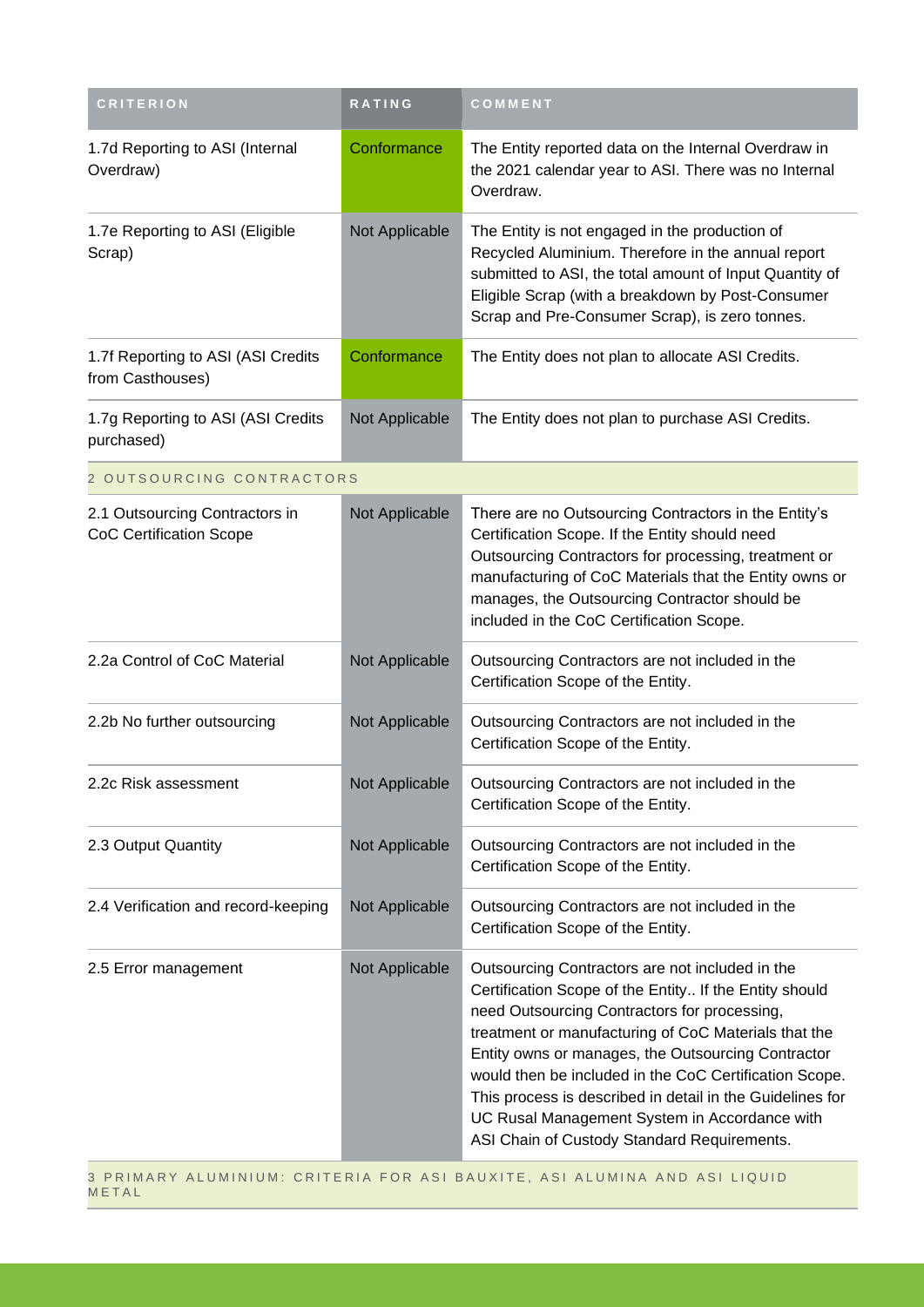| <b>CRITERION</b>                                                 | <b>RATING</b>  | COMMENT                                                                                                                                                                         |  |
|------------------------------------------------------------------|----------------|---------------------------------------------------------------------------------------------------------------------------------------------------------------------------------|--|
| 3.1a CoC Certification Scope -<br><b>Bauxite Mining</b>          | Conformance    | The Entity's Material Accounting System ensures<br>production of ASI Bauxite only from the bauxite mine<br>that is within the Entity's CoC Certification Scope.                 |  |
| 3.1b ASI Performance Standard -<br><b>Bauxite Mining</b>         | Conformance    | The Entity's Material Accounting System ensures<br>production of ASI Bauxite only from the bauxite mine<br>that is Certified against the ASI Performance Standard.              |  |
| 3.2a CoC Certification Scope -<br>Alumina Refining               | Conformance    | The Entity's system ensures production of ASI Alumina<br>only from the alumina refinery that is within the Entity's<br>CoC Certification Scope.                                 |  |
| 3.2b ASI Performance Standard -<br>Alumina Refining              | Conformance    | The Entity's Material Accounting System ensures<br>production of ASI Alumina only from the alumina<br>refinery that is Certified against the ASI Performance<br>Standard.       |  |
| 3.3a CoC Certification Scope -<br><b>Aluminium Smelting</b>      | Conformance    | The Entity's Material Accounting System ensures<br>production of ASI Liquid Metal only from the aluminium<br>smelter that is within the Entity's CoC Certification<br>Scope.    |  |
| 3.3b ASI Performance Standard -<br><b>Aluminium Smelting</b>     | Conformance    | The Entity's Material Accounting System ensures<br>production of ASI Liquid Metal only from the aluminium<br>smelter that is Certified against the ASI Performance<br>Standard. |  |
|                                                                  |                | 4 RECYCLED ALUMINIUM: CRITERIA FOR ELIGIBLE SCRAP AND ASI LIQUID METAL                                                                                                          |  |
| 4.1a CoC Certification Scope -<br>Aluminium Re-Melting/Refining  | Not Applicable | This Criterion is not applicable to the Entity's<br>Certification Scope.                                                                                                        |  |
| 4.1b ASI Performance Standard -<br>Aluminium Re-Melting/Refining | Not Applicable | This Criterion is not applicable to the Entity's<br>Certification Scope.                                                                                                        |  |
| 4.2a Pre-Consumer Scrap and<br><b>Dross</b>                      | Not Applicable | This Criterion is not applicable to the Entity's<br>Certification Scope.                                                                                                        |  |
| 4.2b Post-Consumer Scrap                                         | Not Applicable | This Criterion is not applicable to the Entity's<br>Certification Scope.                                                                                                        |  |
| 4.3a Supplier records                                            | Not Applicable | This Criterion is not applicable to the Entity's<br>Certification Scope.                                                                                                        |  |
| 4.3b Cash payments                                               | Not Applicable | This Criterion is not applicable to the Entity's<br>Certification Scope.                                                                                                        |  |
| CASTHOUSES: CRITERIA FOR ASI ALUMINIUM<br>5.                     |                |                                                                                                                                                                                 |  |
| 5.1a CoC Certification Scope -<br>Casthouses                     | Conformance    | The Entity's Material Accounting System ensures<br>production of ASI Aluminium only from Casthouses<br>that are within the Entity's CoC Certification Scope.                    |  |
| 5.1b ASI Performance Standard -                                  | Conformance    | The Entity's Material Accounting System ensures                                                                                                                                 |  |

production of ASI Aluminium only from Casthouses

**Casthouses**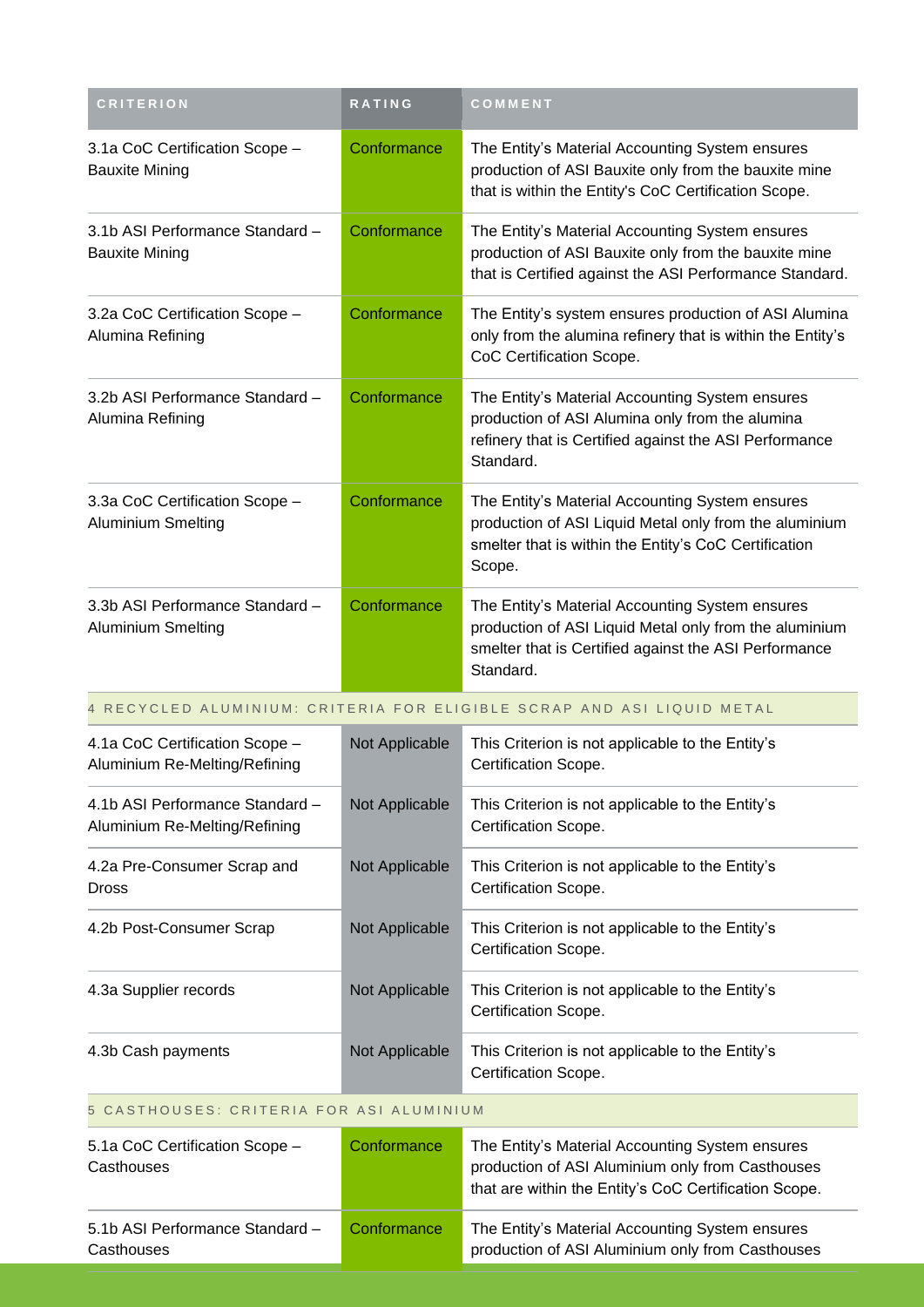| <b>CRITERION</b>                                      | <b>RATING</b> | COMMENT                                                                                                                                                                                                              |
|-------------------------------------------------------|---------------|----------------------------------------------------------------------------------------------------------------------------------------------------------------------------------------------------------------------|
|                                                       |               | that are Certified against the ASI Performance<br>Standard.                                                                                                                                                          |
| 5.2 Casthouse Products                                | Conformance   | The Entity's Material Accounting System has been<br>tested and ensures that unique identification numbers,<br>printed with ASI Aluminium, are linked to the Input<br>Quantity of CoC Material.                       |
| 6 POST-CASTHOUSE: CRITERIA FOR ASI ALUMINIUM          |               |                                                                                                                                                                                                                      |
| 6.1a CoC Certification Scope -<br>Post-Casthouse      | Conformance   | The Entity's Material Accounting System ensures<br>production of ASI Aluminium only from the Post-<br>Casthouse facility that is within the Entity's CoC<br>Certification Scope.                                     |
| 6.1b ASI Performance Standard -<br>Post-Casthouse     | Conformance   | The Entity's Material Accounting System ensures<br>production of ASI Aluminium only from the Post-<br>Casthouse facility that is certified against the ASI<br>Performance Standard.                                  |
| 6.1c Sourcing ASI Aluminium                           | Conformance   | The Entity does not plan to source ASI Aluminium from<br>other Entities within the Certification Scope.                                                                                                              |
|                                                       |               | 7 DUE DILIGENCE FOR NON-COC INPUTS AND RECYCLABLE SCRAP MATERIAL                                                                                                                                                     |
| 7.1a Responsible sourcing policy<br>(anti-corruption) | Conformance   | The Entity has adopted and communicated a<br><b>Responsible Sourcing Policy:</b><br>https://rusal.ru/upload/policy/Business_Partner_Code_<br><b>ENG.pdf</b><br>This considers Criterion 1.2 (Anti-Corruption) in the |

|                                                                                |             | ASI Performance Standard which relates to the main<br>suppliers of bauxite and alumina.                                                                                                                                                                                                                                |
|--------------------------------------------------------------------------------|-------------|------------------------------------------------------------------------------------------------------------------------------------------------------------------------------------------------------------------------------------------------------------------------------------------------------------------------|
| 7.1b Responsible sourcing policy<br>(responsible sourcing)                     | Conformance | The Entity has adopted and communicated a<br><b>Responsible Sourcing Policy:</b><br>https://rusal.ru/upload/policy/Business_Partner_Code_<br><b>ENG.pdf</b><br>This considers Criterion 2.4 (Responsible Sourcing) in<br>the ASI Performance Standard which relates to the<br>main suppliers of bauxite and alumina.   |
| 7.1c Responsible sourcing policy<br>(human rights due diligence)               | Conformance | The Entity has adopted and communicated a<br><b>Responsible Sourcing Policy:</b><br>https://rusal.ru/upload/policy/Business_Partner_Code_<br><b>ENG.pdf</b><br>This considers Criterion 9.1 (Human Rights Due<br>Diligence) in the ASI Performance Standard, relating to<br>the main suppliers of bauxite and alumina. |
| 7.1d Responsible sourcing policy<br>(conflict affected and high risk<br>areas) | Conformance | The Entity has adopted and communicated a<br><b>Responsible Sourcing Policy:</b><br>https://rusal.ru/upload/policy/Business Partner Code<br><b>ENG.pdf</b>                                                                                                                                                             |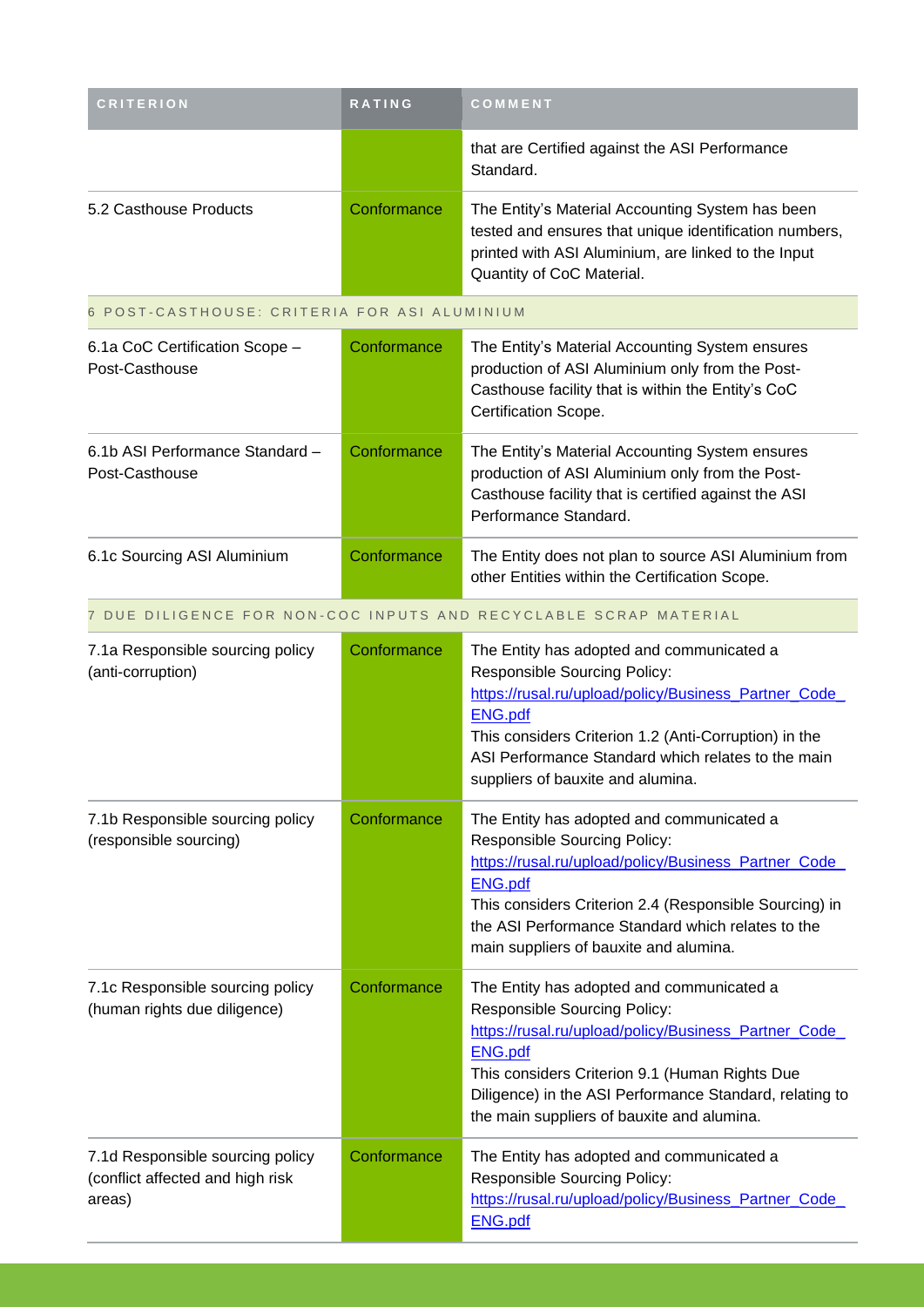| <b>CRITERION</b>                                            | RATING         | COMMENT                                                                                                                                                                                                                                                                                                       |
|-------------------------------------------------------------|----------------|---------------------------------------------------------------------------------------------------------------------------------------------------------------------------------------------------------------------------------------------------------------------------------------------------------------|
|                                                             |                | This considers Criterion 9.8 (Conflict-Affected and<br>High-Risk Areas) in the ASI Performance Standard,<br>relating to the main suppliers of bauxite and alumina.                                                                                                                                            |
| 7.2 Risk assessment                                         | Conformance    | The Entity has assessed the risks of non-compliance<br>with its Responsible Sourcing Policy by its suppliers of<br>Non-CoC Material, documents the findings, and<br>undertakes measurable risk mitigation where risks of<br>adverse impacts are identified.                                                   |
| 7.3 Complaints mechanism                                    | Conformance    | The Entity has established a complaints mechanism<br>that is appropriate to the nature, scale and impact of<br>the business. This allows interested parties to voice<br>concerns about non-compliance with its Responsible<br>Sourcing Policy in its Aluminium supply chain:<br>https://rusal.ru/en/suppliers |
| 8 MASS BALANCE SYSTEM: COC MATERIAL AND ASI ALUMINIUM       |                |                                                                                                                                                                                                                                                                                                               |
| 8.1 Material Accounting System                              | Conformance    | The Entity's Management System includes a Material<br>Accounting System that records Input Quantity and<br>Output Quantity of CoC Material and Non-CoC<br>Material, by mass.                                                                                                                                  |
| 8.2a Post-Consumer Scrap                                    | Not Applicable | This Criterion is not applicable to the Entity's<br>Certification Scope.                                                                                                                                                                                                                                      |
| 8.2b Pre-Consumer Scrap (total)                             | Not Applicable | This Criterion is not applicable to the Entity's<br>Certification Scope.                                                                                                                                                                                                                                      |
| 8.2c Pre-Consumer Scrap (Eligible<br>Scrap)                 | Not Applicable | This Criterion is not applicable to the Entity's<br>Certification Scope.                                                                                                                                                                                                                                      |
| 8.3 Material Accounting Period                              | Conformance    | The Material Accounting Period in the Entity's Material<br>Accounting System is 12 months starting from the first<br>day of the calendar year.                                                                                                                                                                |
| 8.4 Input Percentage                                        | Conformance    | The Input Percentage is calculated and recorded for<br>the Material Accounting Period to determine the Output<br>Quantity of the CoC Material by weight, using the<br>formula indicated in the CoC Standard.                                                                                                  |
| 8.5 Input Percentage (Aluminium<br>Re-Melting and Refining) | Not Applicable | This Criterion is not applicable to the Entity's<br>Certification Scope.                                                                                                                                                                                                                                      |
| 8.6 Output Quantity determination                           | Conformance    | For determining the Output Quantity of the CoC<br>Material by weight, the Input Percentage is used for<br>the appropriate Material Accounting Period.                                                                                                                                                         |
| 8.7 Output Quantity designation                             | Conformance    | The Output Quantity of CoC Material, which may be a<br>part of the total production volume, is designated as<br>100% CoC Material.                                                                                                                                                                            |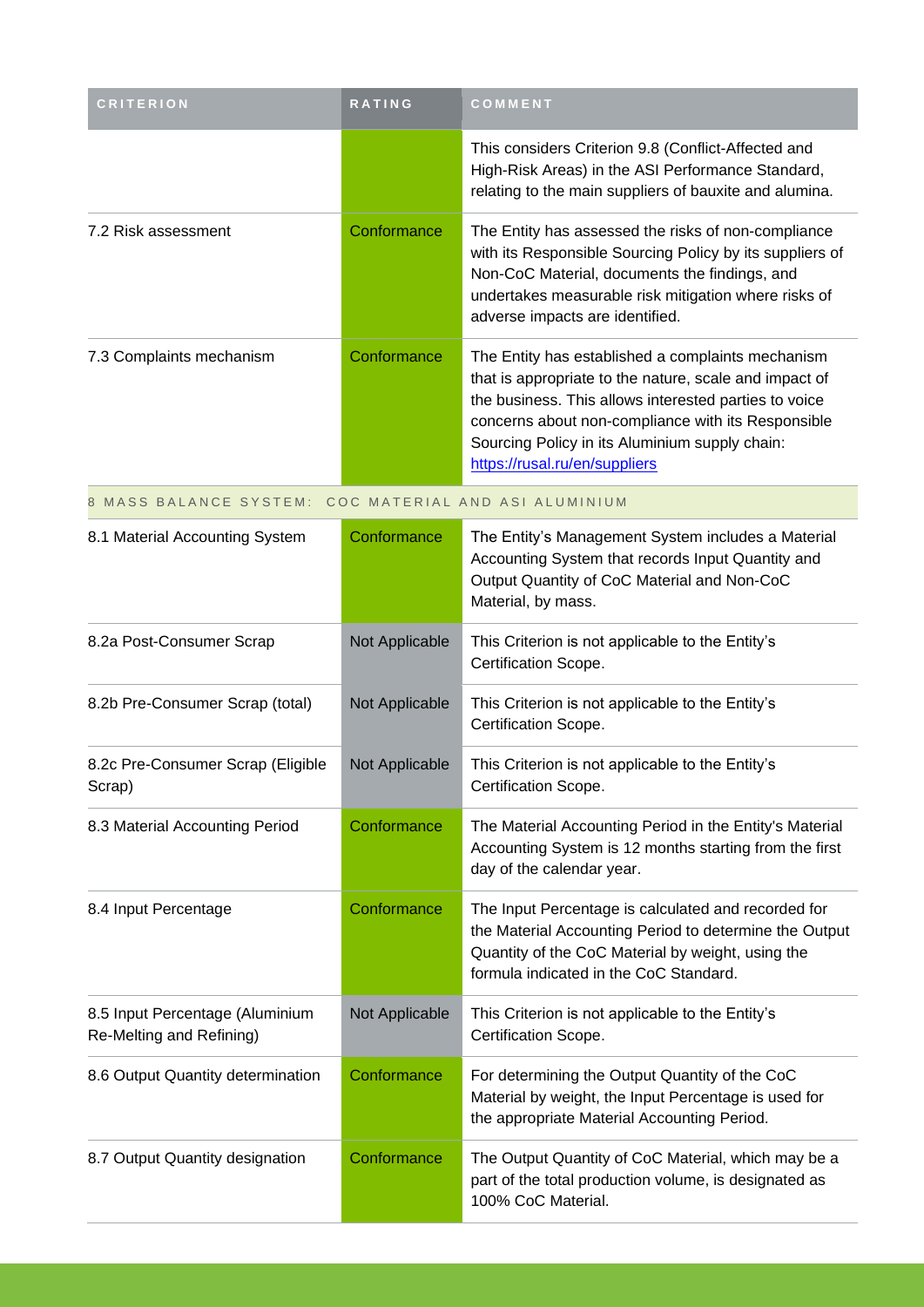| <b>CRITERION</b>                                         | <b>RATING</b>  | COMMENT                                                                                                                                                                                                                                                                                                          |  |
|----------------------------------------------------------|----------------|------------------------------------------------------------------------------------------------------------------------------------------------------------------------------------------------------------------------------------------------------------------------------------------------------------------|--|
| 8.8 Output Quantity - Pre-<br><b>Consumer Scrap</b>      | Not Applicable | The Entity does not produce Pre-Consumer Scrap<br>from its processing in order to designate the relevant<br>proportion as Eligible Scrap.                                                                                                                                                                        |  |
| 8.9 Outputs not exceed inputs                            | Conformance    | The Entity's Material Accounting System ensures that<br>the production of CoC Materials will not proportionally<br>exceed the Input Percentage of the total CoC Material<br>for the Material Accounting Period.<br>The total output of CoC Material does not exceed the<br>Input Percentage of CoC Material.     |  |
| 8.10a Internal Overdraws (not<br>exceed 20%)             | Conformance    | The Entity's Material Accounting System does not<br>allow the transfer of an Internal Overdraw to the next<br>Material Accounting Period (calendar year).                                                                                                                                                        |  |
| 8.10b Internal Overdraws (not<br>exceed affected amount) | Conformance    | The Entity's Material Accounting System guarantees<br>the Internal Overdraw does not exceed the amount of<br>CoC Material in case of a force majeure situation.                                                                                                                                                  |  |
| 8.10c Internal Overdraws (period to<br>make up)          | Conformance    | The Entity's Material Accounting System provides a<br>'carry over' of the Internal Overdraw to the subsequent<br>Material Accounting Period and to make it up within the<br>subsequent Period, despite the Entity's System<br>ensuring not having an Internal Overdraw within the<br>Material Accounting Period. |  |
| 8.11a Positive Balance (carry over)                      | Conformance    | The Entity's Material Accounting System provides a<br>'carry over' of the Positive Balance of output CoC<br>Material at the end of a Material Accounting Period to<br>the subsequent Material Accounting Period.                                                                                                 |  |
| 8.11b Positive Balance (expiry)                          | Conformance    | The Entity's Material Accounting System ensures that<br>the Positive Balance, generated in a single Material<br>Accounting Period and carried over to the subsequent<br>Material Accounting Period, will expire at the end of<br>that subsequent Period if not drawn down.                                       |  |
| 9 ISSUING COC DOCUMENTS                                  |                |                                                                                                                                                                                                                                                                                                                  |  |
| 9.1 Shipments and transfers                              | Conformance    | The Entity's Material Accounting System ensures that<br>the CoC Document accompanies each shipment, or<br>transfer of CoC Material dispatched to other CoC<br>Certified Entities.                                                                                                                                |  |
| 9.2a Date of issue                                       | Conformance    | The Entity's Material Accounting System ensures that<br>CoC Documents include the Date of Issue of the CoC<br>Document.                                                                                                                                                                                          |  |
| 9.2b Reference number                                    | Conformance    | The Entity's Material Accounting System ensures that<br>CoC Documents include the Reference number for the<br>CoC Document, which is linked to the Entity's Material<br>Accounting System for verification purposes.                                                                                             |  |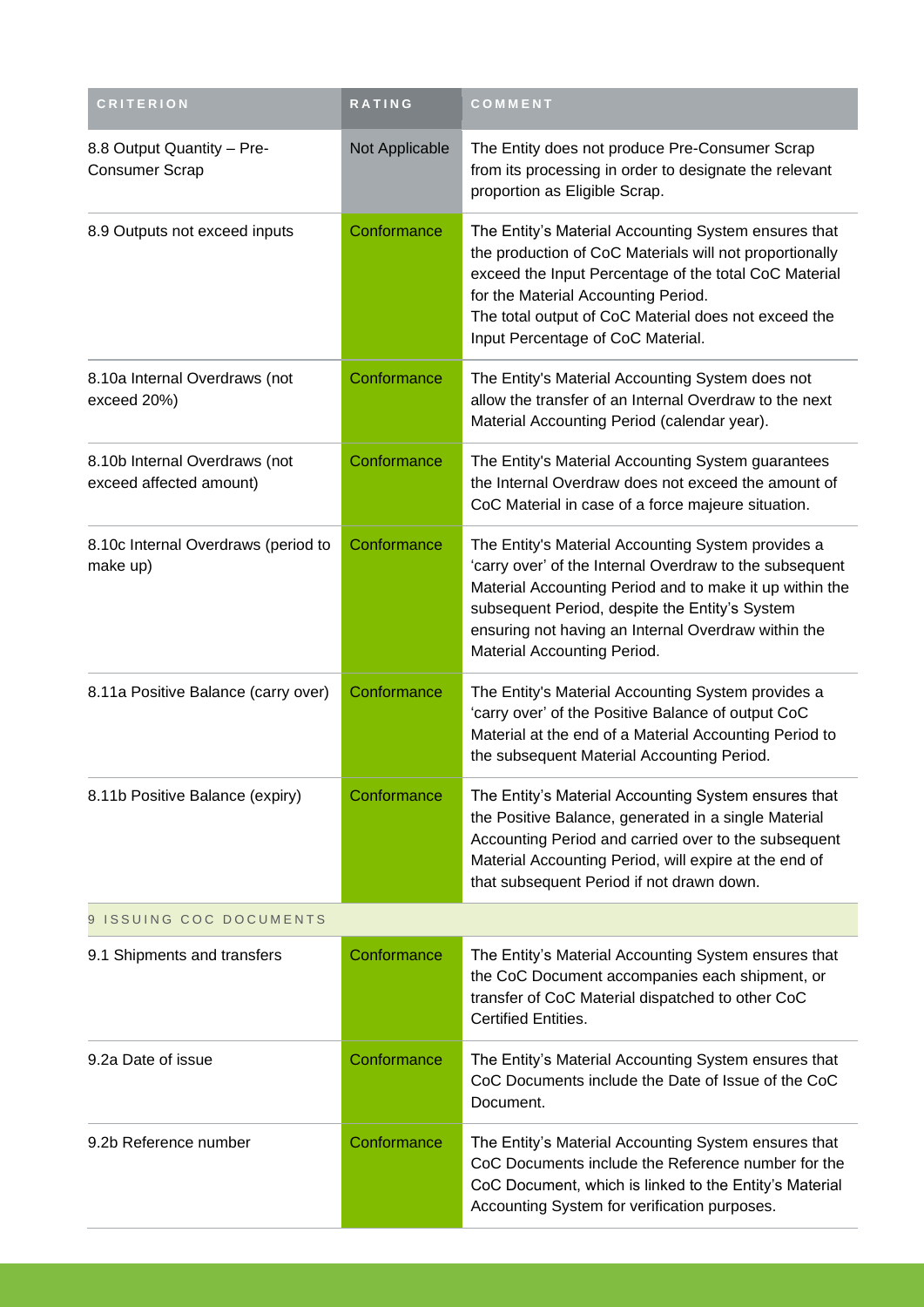| <b>CRITERION</b>                                | RATING      | COMMENT                                                                                                                                                                                                                                                                                             |
|-------------------------------------------------|-------------|-----------------------------------------------------------------------------------------------------------------------------------------------------------------------------------------------------------------------------------------------------------------------------------------------------|
| 9.2c Issuing Entity                             | Conformance | The Entity's Material Accounting System ensures that<br>CoC Documents include the identity, address and CoC<br>Certification Number of the Entity issuing the CoC<br>Document.                                                                                                                      |
| 9.2d Receiving customer                         | Conformance | The Entity's Material Accounting System ensures that<br>CoC Documents include the identity and address of<br>the customer receiving the CoC Material, and if it is<br>another CoC Certified Entity, their CoC Certification<br>Number.                                                              |
| 9.2e Responsible employee                       | Conformance | The Entity's Material Accounting System ensures that<br>CoC Documents include the information of the Entity's<br>responsible employee, who can verify the information<br>in the CoC Document.                                                                                                       |
| 9.2f Conformance statement                      | Conformance | The Entity's Material Accounting System ensures that<br>CoC Documents include a statement confirming that<br>"The information provided in the CoC Document is in<br>Conformance with the ASI CoC Standard".                                                                                         |
| 9.2g Type of CoC Material                       | Conformance | The Entity's Material Accounting System ensures that<br>CoC Documents include the information on the Type of<br>CoC Material in the shipment.                                                                                                                                                       |
| 9.2h Mass of CoC Material                       | Conformance | The Entity's Material Accounting System ensures that<br>CoC Documents include the information on the Mass<br>of CoC Material in the shipment.                                                                                                                                                       |
| 9.2i Mass of total material                     | Conformance | The Entity's Material Accounting System ensures that<br>CoC Documents include the information on the Mass<br>of total Material in the shipment.                                                                                                                                                     |
| 9.3a Sustainability Data (optional)             | Conformance | The Entity obtains the relevant information and is able<br>to include the applicable Sustainability Data in the CoC<br>Document for that CoC Material: the average intensity<br>of GHG emissions (Scope 1 and Scope 2) in tonnes<br>CO2-eq per metric tonne of ASI Aluminium.                       |
| 9.3b Sustainability Data (passing<br>on)        | Conformance | The Entity obtains relevant information and is able to<br>include the applicable Sustainability Data in the CoC<br>Document for that CoC Material: where available, the<br>average intensity of GHG emissions (scope 1 and 2) in<br>tones of CO <sub>2</sub> -eq per metric tonne of ASI Aluminium. |
| 9.3c Post-Casthouse ASI<br>Certification status | Conformance | The Entity obtains relevant information and provides<br>for applicable Sustainability Data in the CoC Document<br>for that CoC Material.                                                                                                                                                            |
| 9.4 Supplementary Information<br>(optional)     | Conformance | The Entity's Material Accounting System ensures that<br>the Supplementary Information can be supported by<br>objective evidence.                                                                                                                                                                    |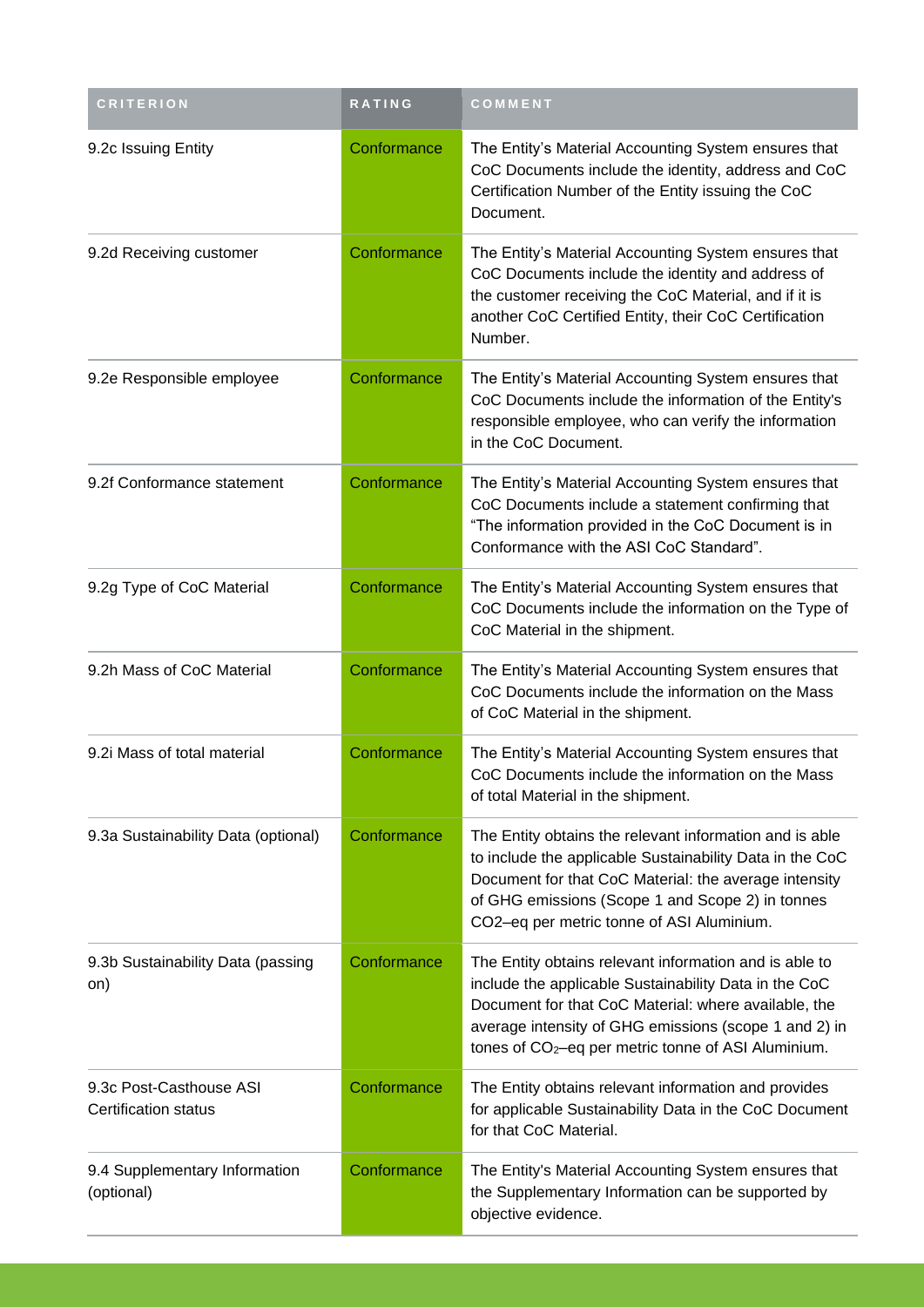| <b>CRITERION</b>                                        | <b>RATING</b> | COMMENT                                                                                                                                                                                                                                                                                                       |
|---------------------------------------------------------|---------------|---------------------------------------------------------------------------------------------------------------------------------------------------------------------------------------------------------------------------------------------------------------------------------------------------------------|
| 9.5 Response to verification<br>requests                | Conformance   | The Entity's Material Accounting System enables it to<br>respond to reasonable requests for verification of<br>information in the CoC Documents, issued by the<br>Entity.                                                                                                                                     |
| 9.6 Error management                                    | Conformance   | The Entity's Material Accounting System includes<br>documentation of the error and the agreed steps taken<br>to correct it, and implements actions to avoid its<br>recurrence.                                                                                                                                |
| 10 RECEIVING COC DOCUMENTS                              |               |                                                                                                                                                                                                                                                                                                               |
| 10.1 Verify required information<br>included            | Conformance   | The Entity has required procedures and routines to<br>verify that all required information in the received CoC<br>Documents, has been included.                                                                                                                                                               |
| 10.2 Verify consistency with<br>shipments               | Conformance   | The Entity's Material Accounting System includes<br>verification of the consistency of received CoC<br>Documents with the accompanying CoC Material,<br>before recording information in the Entity's Material<br>Accounting System.                                                                           |
| 10.3 Verify supplier CoC<br><b>Certification status</b> | Conformance   | The Entity's Material Accounting System is able to<br>verify the validity and scope of the supplier's ASI CoC<br>Certification for any changes that might affect the<br>status of the supplied CoC Material.                                                                                                  |
| 10.4 Error management                                   | Conformance   | The Entity's Material Accounting System is able to<br>correct the error discovered after the CoC Material has<br>been received, and implements actions to avoid a<br>recurrence.                                                                                                                              |
| 11 MARKET CREDITS SYSTEM:                               | ASI CREDITS   |                                                                                                                                                                                                                                                                                                               |
| 11.1a Material Accounting System<br>- allocation        | Conformance   | The Entity does not plan on allocating an excess of<br>ASI Aluminium to ASI Credits. However, the Entity's<br>existing Material Accounting System allows it to<br>allocate an amount of ASI Aluminium to ASI Credits,<br>and this amount will be accounted for in the Entity's<br>Material Accounting System. |
| 11.1b Link to Casthouse Products                        | Conformance   | The Entity does not plan on allocating an excess of<br>ASI Aluminium to ASI Credits. However, the Entity's<br>existing Material Accounting System allows it to link<br>unique identification numbers for the Casthouse<br>Products from which ASI Aluminium has been<br>allocated to ASI Credits.             |
| 11.1c No double counting                                | Conformance   | The Entity does not plan on allocating an excess of<br>ASI Aluminium to ASI Credits. However, the Entity's<br>existing Material Accounting System ensures that ASI<br>Credits allocated from ASI Aluminium will not be<br>Double Counted.                                                                     |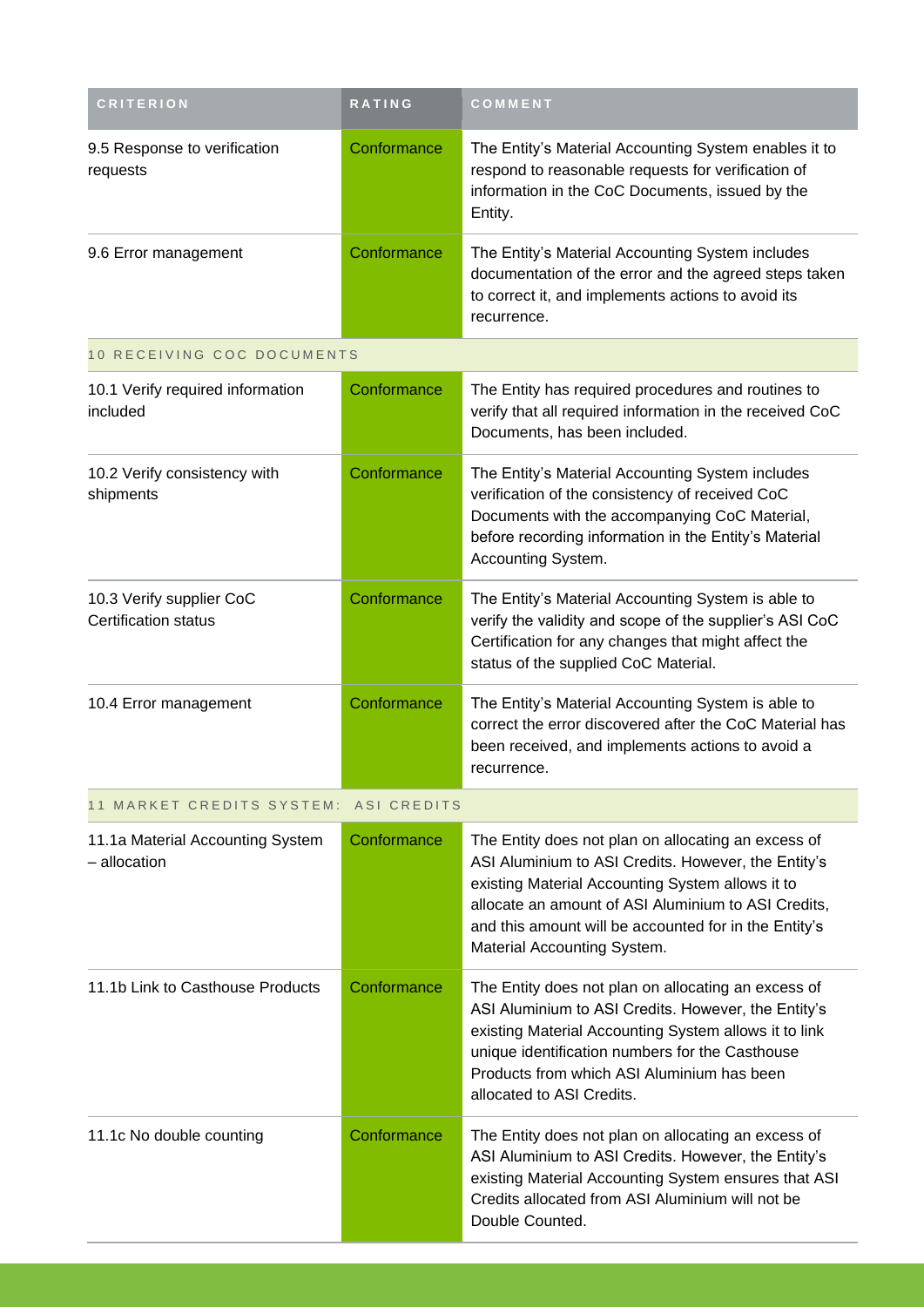| <b>CRITERION</b>                             | <b>RATING</b> | COMMENT                                                                                                                                                                                                                                                                                                                                                                    |
|----------------------------------------------|---------------|----------------------------------------------------------------------------------------------------------------------------------------------------------------------------------------------------------------------------------------------------------------------------------------------------------------------------------------------------------------------------|
| 11.1d No Positive Balance for ASI<br>Credits | Conformance   | The Entity does not plan on allocating an excess of<br>ASI Aluminium to ASI Credits. However, the Entity's<br>existing Material Accounting System ensures that ASI<br>Credits will be allocated and issued within a Material<br>Accounting Period. A Positive Balance of ASI Credits<br>shall not be carried over to a subsequent Material<br>Accounting Period.           |
| 11.2a Date of issue                          | Conformance   | The Entity does not plan on allocating an excess of<br>ASI Aluminium to ASI Credits. However, the Entity's<br>existing Material Accounting System ensures issuing of<br>ASI Credit Certificates, which includes the Date of<br>Issue of the ASI Credit Certificate.                                                                                                        |
| 11.2b Reference number                       | Conformance   | The Entity does not plan on allocating an excess of<br>ASI Aluminium to ASI Credits. However, the Entity's<br>existing Material Accounting System ensures issuing of<br>ASI Credit Certificates, which includes the Reference<br>number for the ASI Credit Certificate, which is linked to<br>the Entity's Material Accounting System for verification<br>purposes.        |
| 11.2c Issuing Entity                         | Conformance   | The Entity does not plan on allocating an excess of<br>ASI Aluminium to ASI Credits. However, the Entity's<br>existing Material Accounting System ensures issuing of<br>ASI Credit Certificates, which includes the information<br>on identity, address, contact email address and the<br>CoC Certification Number of the Entity issuing the ASI<br>Credit Certificate.    |
| 11.2d Receiving Entity                       | Conformance   | The Entity does not plan on allocating an excess of<br>ASI Aluminium to ASI Credits. However, the Entity's<br>existing Material Accounting System ensures issuing of<br>ASI Credit Certificates, which includes the information<br>on identity, address, contact email address and the<br>CoC Certification Number of the Entity receiving the<br>ASI Credit Certificate.  |
| 11.2e Conformance statement                  | Conformance   | The Entity does not plan on allocating an excess of<br>ASI Aluminium to ASI Credits. However, the Entity's<br>existing Material Accounting System ensures issuing of<br>ASI Credit Certificates, which includes a statement<br>confirming that "The information provided in the ASI<br>Credits Certificate is in Conformance with the ASI CoC<br>Standard".                |
| 11.2f ASI Credits statement                  | Conformance   | The Entity does not plan on allocating an excess of<br>ASI Aluminium to ASI Credits. However, the Entity's<br>existing Material Accounting System ensures issuing of<br>ASI Credit Certificates, which includes a statement that<br>"ASI Credits may not be re-traded. ASI Credits may not<br>be allocated to physical products or otherwise claimed<br>as ASI Aluminium". |